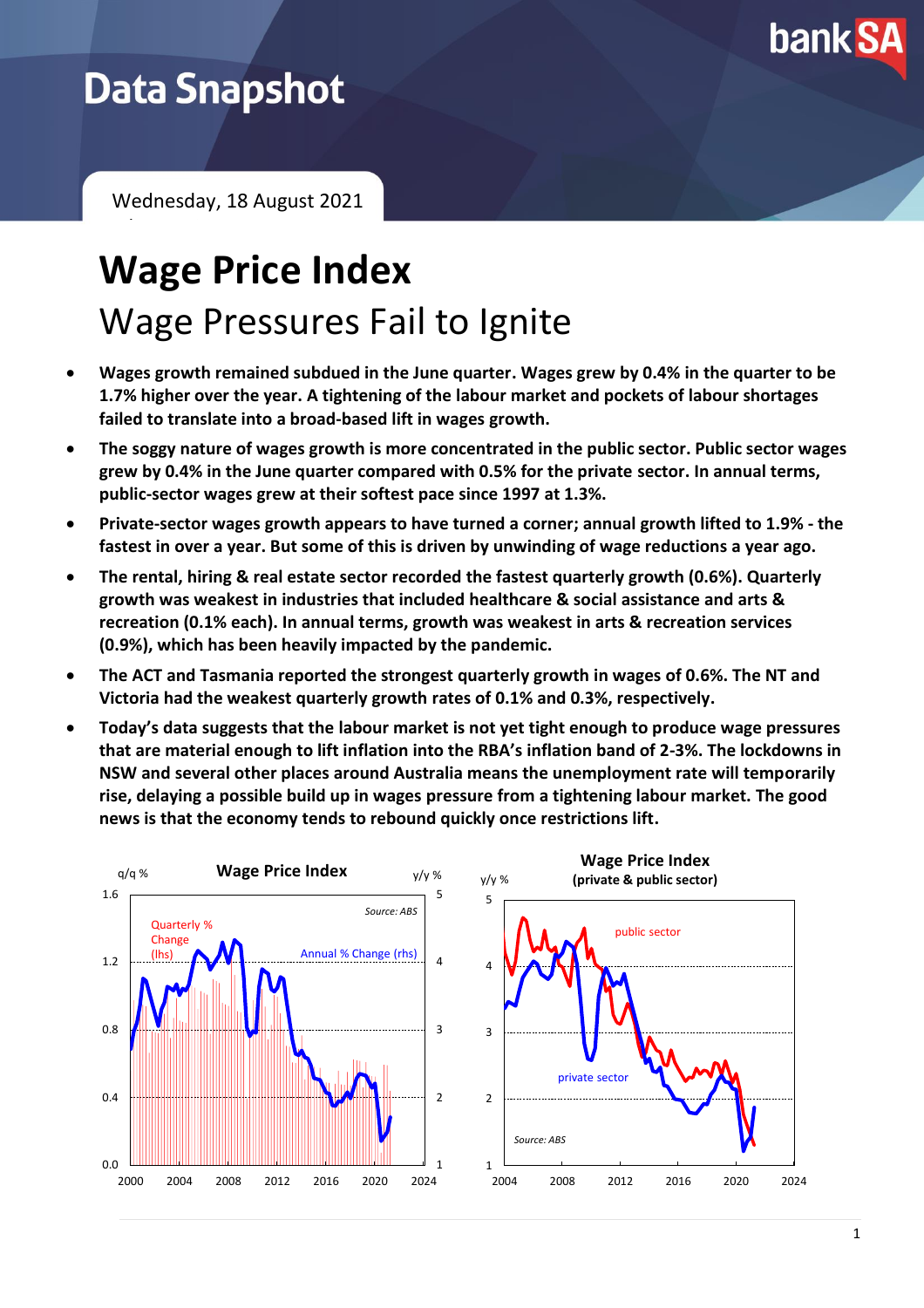#### **Wages**

Wages growth remained subdued in the June quarter. Wages grew by 0.4% in the June quarter, down from growth in the March quarter of 0.6% and suggests that wages growth remains sluggish. Annual growth came in at 1.7% over the year to June, which was above growth over the year to March of 1.5%.

For the past few months, we have been hearing reports of labour shortages and wage pressures in certain industries, particularly those most affected by international border closures. However, these pressures have so far failed to translate into a broad-based lift in the growth of wages, as the RBA has also noted.

In quarterly terms, private sector wages grew by 0.5%, while public sector wages grew by 0.4% for the third month in a row. In annual terms, private-sector wages growth lifted to 1.9% - the fastest rate in over a year. But some of this uplift is driven by the unwinding of wage reductions implemented a year ago. Public sector wages grew by 1.3%, which was the lowest annual growth in the history of the series, dating back to September quarter of 1997.

The Australian Bureau of Statistics (ABS) also provided an update on a measure of wages growth designed to remove the impact of the unwinding of short-term reductions in wages for certain employees due to the pandemic. For example, wages were reduced and bonuses frozen for senior staff of certain companies. These impacts are now being unwound. This measure shows that annual wages growth would have been around 0.2% weaker once removing these impacts.

### **By industry**

In quarterly terms, the rental, hiring & real estate sector recorded the fastest growth (0.6%), followed by industries that included wholesale, construction and professional, scientific & technical services (0.4% each). Wages growth was weakest in industries that included healthcare & social assistance and arts & recreation (0.1% each).

In annual terms, the other services sector recorded the strongest wages growth rate (2.6%), followed by professional, scientific & technical services (2.5%) and construction (2.2%). Growth was weakest in arts & recreation services (0.9%), which has been heavily impacted by the pandemic. Annual growth rates in every sector were below their respective long-run averages.

### **By state**

The ACT and Tasmania reported the strongest quarterly growth rates of 0.6% each. WA (0.4%) also printed stronger growth than other states and territories. The NT and Victoria had the weakest quarterly growth of 0.1% and 0.3%, respectively.

On an annual basis, growth was highest in Tasmania (2.2%), followed by the NT (1.9%) and Victoria (1.8%). SA (1.6%), WA (1.6%) and the ACT (1.7%) had the weakest rates of annual growth.

### **Outlook**

Prior to the outbreak of the Delta strain and associated lockdowns across NSW and other states and territories, the economy and labour market had recovered more rapidly than expected. Unemployment had fallen to a 10-year low in June of 4.9% and economic output had returned to its pre-pandemic level in the March quarter. Reports of isolated skills shortages and wage pressures had also been emerging over recent months.

However, these positives signs in the economy had yet to filter through to broad-based increases in wages growth. Wages growth in the June quarter has remained subdued. The RBA has emphasised that unemployment and spare capacity in the labour market will need to reduce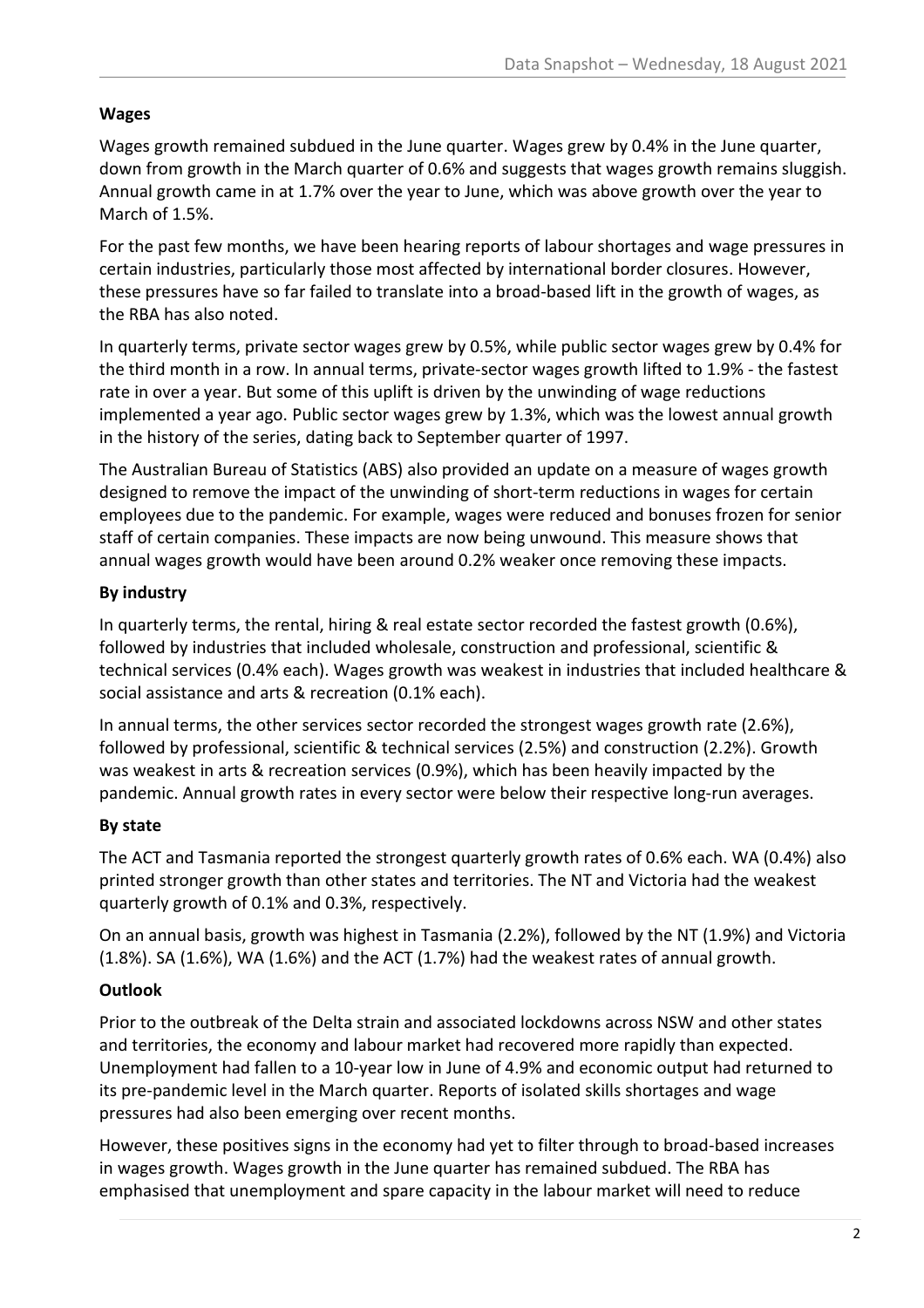further before a meaningful increase in wages will be seen. Robust wage growth is necessary to drive inflation back within the RBA's inflation band of 2-3%.

The current lockdowns across NSW, Victoria, ACT, NT and their associated effects will impact the economy and labour market over the September and December quarter. We expect the economy to contract by 2.6% over the September quarter, before recovering in the December quarter. We expect these lockdowns to lead to an increase in the unemployment rate over the near term.

Today's data suggests that the labour market is not yet tight enough to produce wage pressures that are material enough to lift inflation to the RBA's inflation band of 2-3%. The lockdowns in NSW and several other places around Australia means the unemployment rate will temporarily rise, delaying a possible build up in wages pressure from a tightening labour market.

> **Jarek Kowcza, Senior Economist** Ph: 0481 476 436